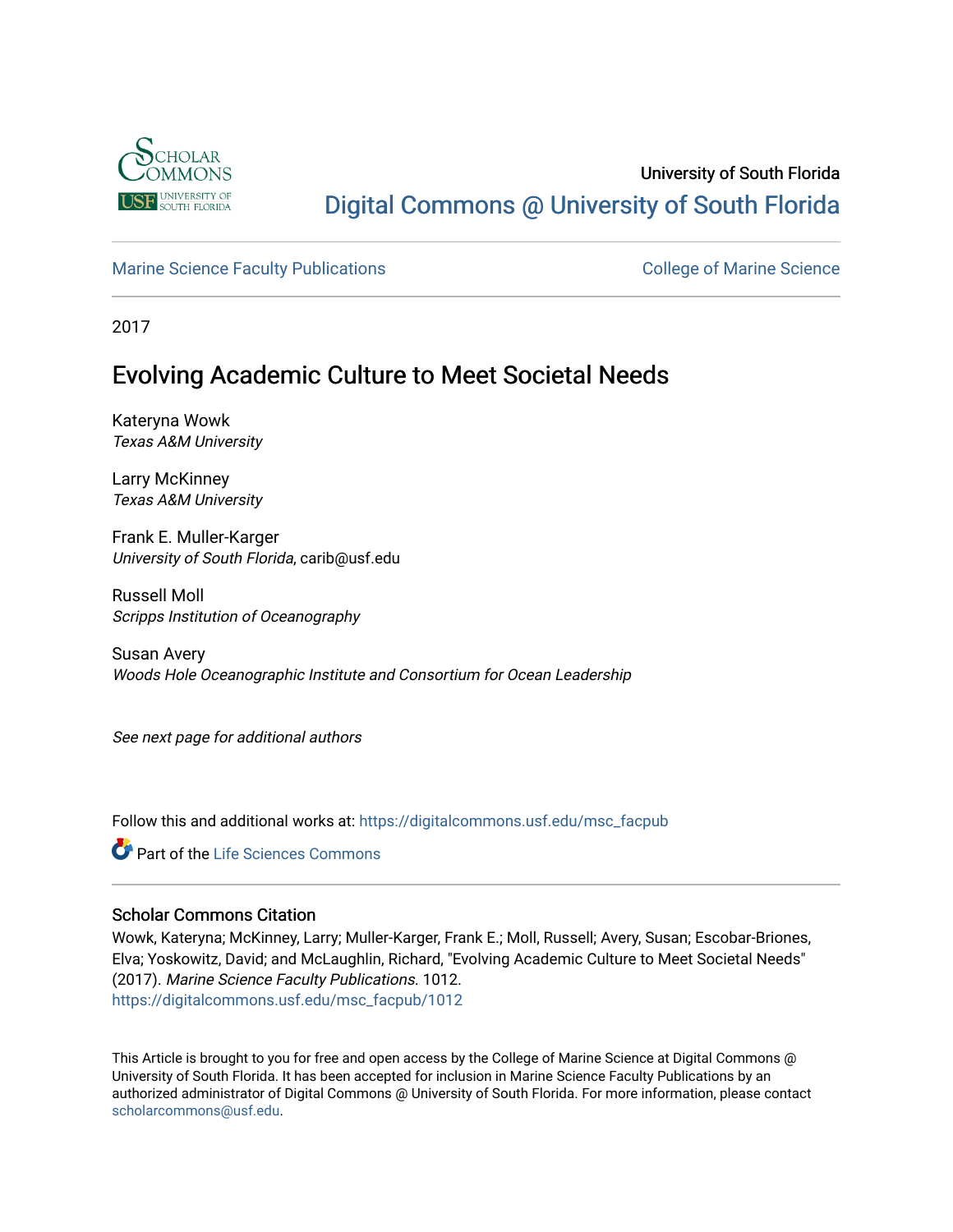## Authors

Kateryna Wowk, Larry McKinney, Frank E. Muller-Karger, Russell Moll, Susan Avery, Elva Escobar-Briones, David Yoskowitz, and Richard McLaughlin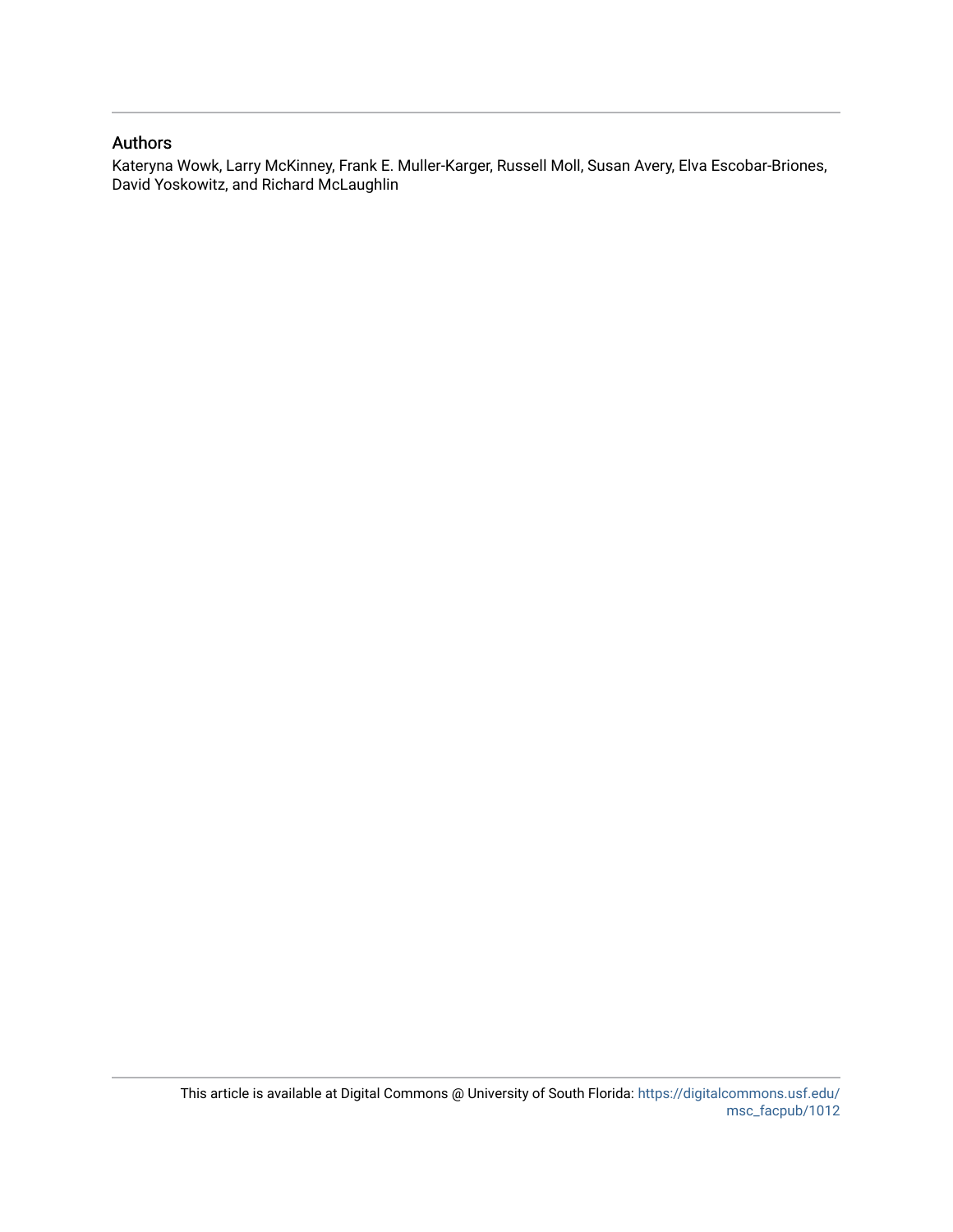

# COMMENT

DOI: 10.1057/s41599-017-0040-1 **OPEN**

# Evolving academic culture to meet societal needs

Kateryna Wowk<sup>1</sup>, Larry McKinney<sup>1</sup>, Frank Muller-Karger<sup>2</sup>, Russell Moll<sup>3</sup>, Susan Avery<sup>4</sup>, Elva Escobar-Briones<sup>5</sup>, David Yoskowitz<sup>1</sup> & Richard McLaughlin<sup>1</sup>

ABSTRACT Given today's complex societal challenges, academia should work better with government, industry and others in offering innovative solutions that benefit our society, economy and environment. Researchers across disciplines must work together and with decision-makers to understand how science can have better on-the-ground impacts toward longer-term, resilient societal outcomes. This includes, for example, by working with endusers in problem formation and throughout research projects to ensure decision-making needs are being met, and by linking physical science to additional fields like economics, risk communication or psychology. However, persistent barriers to collaborating across disciplines and with external decision-makers remain. Despite decades of studies highlighting the need for interdisciplinary research and science for decision-making, academic institutions are still not structured to facilitate or reward such collaboration. A group of researchers and educators used a mixed-methods approach to consider the knowledge base on interdisciplinary research and evidence-based policymaking, as well as their own experiences, and formed targeted and actionable recommendations that can help academia overcome these barriers. Their recommendations, specifically targeted to administrators, institutional leads, individual researchers, and research funders, align to three categories: define the role of academia in linking to policy; incorporate nontraditional standards in evaluating success; and build trust while drawing the line between knowledge dissemination and activism. By implementing the following recommendations, academics can foster the culture change that is needed to promote interdisciplinarity, strengthen the impact of their work and help society address urgent and multi-faceted problems.

<sup>&</sup>lt;sup>1</sup> Harte Research Institute for Gulf of Mexico Studies, Texas A&M University-Corpus Christi, Corpus Christi, TX 78412, USA. <sup>2</sup> College of Marine Science, University of South Florida, Tampa, FL 33620, USA. <sup>3</sup> California Sea Grant program, Scripps Institution of Oceanography, University of California San Diego, La Jolla, CA 92093, USA. <sup>4</sup> Woods Hole Oceanographic Institute and Consortium for Ocean Leadership, Washington, DC, USA. <sup>5</sup> Instituto de Ciencias del Mar y Limnología, Universidad Nacional Autonoma de Mexico, UNAM, Mexico City, Mexico. Correspondence and requests for materials should be addressed to K.W. (email: [katya.wowk@tamucc.edu](mailto:katya.wowk@tamucc.edu))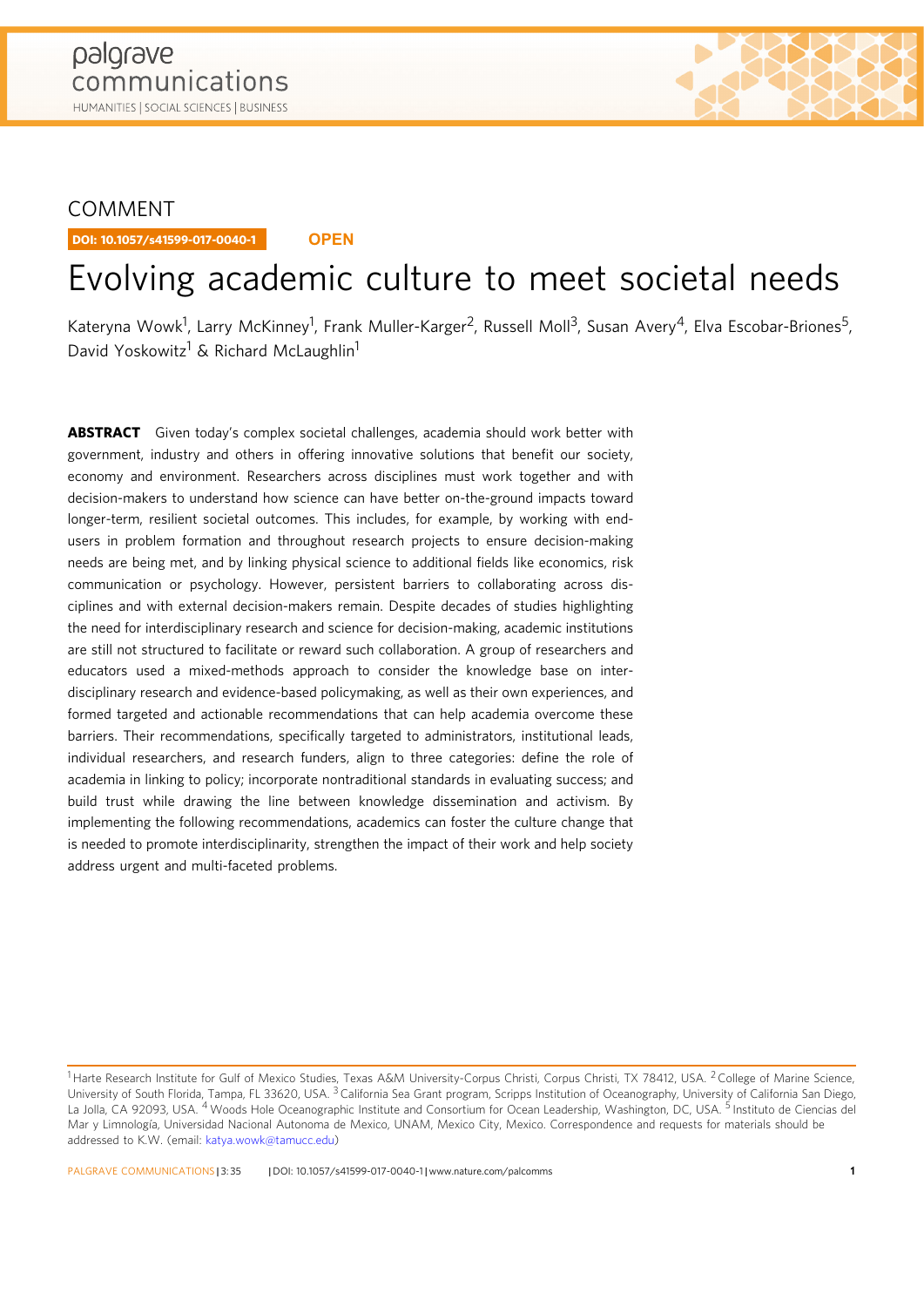#### Introduction

Tross the globe, societal and environmental challenges are<br>
the worrisome problems we face—population growth, job<br>
displacement climate change extreme events availability of ever growing in scale, complexity and urgency. Consider displacement, climate change, extreme events, availability of quality freshwater, waste reduction and management, large human migrations, the faster spread of viruses. Countless decisions are needed to protect life and property, from strengthening resilience to implementing land-use regulations to securing water and food to identifying preventative health measures. Yet decision-support is complex, with interactions across living and non-living components—formal, natural and humanistic—that are ever changing and are often accompanied by a high degree of skepticism in trusting sources of information and/or unwillingness to act. Among other geographic areas, an apparent example is found in coastal zones, which are increasingly required to assess and reassess anticipated impacts from rising sea levels, as rates of relative sea level rise and ice melt are added to equations. However, though the science is improving, updating previous estimates can be controversial. Politics, economics, technology, and even psychology are at play (Amel et al., [2017\)](#page-7-0) as decision-makers weigh the balance of development and adaptation. This tension was recently highlighted in the U.S. state of Georgia, where a proposed bill passed the State House of Representatives that includes a 25 ft. setback rule on coastal private property. While this is improved over the current 20 ft. setback, it is a far cry from the [1](#page-7-0)00 ft. recommended by some scientists (Landers,  $2017$ ).<sup>1</sup>

In the oft-competitive and political setting in which decisions are made, the need to consider sound science should be a prerequisite for any decision-making process (Cairney, [2016](#page-7-0)), and academia can help. For academic science to be most impactful and usable in policy<sup>2</sup> it is widely recognized that interdisciplinary research (coordinated and integrated research across disciplines) and transdisciplinary research (the result of inter-subjectivity, requiring close and continuous collaboration during all phases of a research project) must be strengthened, as well as knowledge that is 'co-produced' with user communities (NAS, [2005;](#page-7-0) Lawrence, [2010](#page-7-0); SPARC, [2010](#page-8-0); Ciannelli et al., [2014;](#page-7-0) Brown et al., [2015;](#page-7-0) McKinnon et al., [2015;](#page-7-0) Poppy, [2015](#page-7-0)). Numerous experts have long-promoted such collaboration for varied purposes, including from government (UNESCO, [1970](#page-8-0); NIH, [2007\)](#page-7-0), academia (Heberlein, [1988](#page-7-0); CGS, [2014](#page-7-0)), industry (Businaro, [1983;](#page-7-0) Nugent & Kulkarni, [2013](#page-7-0)), and non-profits (Visholm et al., [2012](#page-8-0)).

Consider an example on the importance of transcending disciplinary boundaries toward improved policy outcomes—the need to shift to renewable energy sources to mitigate climate change impacts. In the U.S. state of Hawaii, use of solar photovoltaic (PV) power as a renewable energy source has been on the rise. In Oahu alone, a 40% increase in PV permits was reported from 2014–2015 (Shimogawa, [2015](#page-8-0)), in large part due to federal and state subsidies for the cost and installation of equipment (Sunetric, [2015\)](#page-8-0). However, as unused electricity from homeowners was metered and sold back to the grid, costs were shifted to homeowners that did not have panels, including economically disadvantaged households. To address this, the utility closed the net energy metering program, leading to a sense of distrust for some homeowners, a steep decline in permitted projects, and the layoff of thousands of workers (Pyper, [2015\)](#page-7-0).

In advance of instituting the subsidies program, academia would have been well-suited to study the challenges of distributed energy across economic, societal, and technological perspectives, and offer solutions to government and industry that could have avoided the burdens placed on low-income households, preventing the collapse of the program. To do so, a different model of knowledge production is needed, similar to what Gibbons et al., ([2002\)](#page-7-0) term transitioning from Mode 1 to Mode 2. Whereas

Mode 1 characterizes traditional knowledge production as homogeneous, hierarchical, and preserving its form, Mode 2 is characterized by less permanent and more heterogeneous practitioners that collaborate on a specific issue in a local, place-based context. Mode 2 emphasizes application of knowledge, and that knowledge production is ultimately intended to be used by someone in industry, government or society. Because of this, the needs and interests of user-groups or individuals must be included at the outset, and, further, those that will apply the knowledge gained should participate in its generation. Mode 2 shifts from problem-solving by following the codes and norms of a particular discipline, to problem-solving being organized around a particular application, which may evolve as research expands. This model can help researchers understand the broader implications of their work, and anticipate indirect impacts from proposed policies, which can help decision-makers avoid unintended pitfalls.

In a further analysis of Post-Normal Science (PNS), Funtowiczi and Ravetz, [\(2003](#page-7-0)) explain a new paradigm for managing complex, science-related challenges where risks are not quantifiable, damage is potentially irreversible, and uncertainty, value loading, and a plurality of legitimate perspectives are impossible to avoid. These issues, such as integrated water resource management or the spread of viruses, are constantly changing through interactions with humans. It is a process where surprises will always be possible, and flexibility in decision-making requires open dialogue across all stakeholders. These 'extended peer communities' help shape the conditions of tomorrow by offering local knowledge, anecdotal evidence, and other contextualized information through participatory processes. In doing so, the resultant policies reflect the legitimate interests, values, and desires of potentially impacted communities and, therefore, are more likely to succeed.

The importance of pursing interdisciplinary research and knowledge co-production is well known. Yet today academia struggles still to deepen collaboration and impact decisionmaking (Pan et al., [2015](#page-7-0); Cairney, [2016\)](#page-7-0). Perhaps this is due to what Gibbons et al. characterize as shifting to a "distinct mode with its own set of cognitive and social norms," some of which may "contrast sharply with deeply held beliefs about how reliable theoretical and practical knowledge should be generated…" Regardless, however, of whether a different type of knowledge production is unnerving some deep-seated belief, the fact is that the academic community continues to highlight the importance of these efforts, yet most academic and research institutions continue to lack the structure that cultivates and rewards inter/ transdisciplinary solutions and linking to user groups. With a message that resonates today, Rhoten, ([2004\)](#page-7-0) aptly observed over a decade ago that "Across the spectrum of higher education, many initiatives deemed interdisciplinary are, in fact, merely reconfigurations of old studies—traditional modes of work patched together under a new label—rather than actual reconceptualizations and reorganizations of new research." Thinking about health sciences, Adler and Stewart, ([2010\)](#page-7-0) furthered that "Traditional approaches to science reward individual effort. As a result, relatively few people have experience working in a highly collaborative manner, and some are not particularly interested in doing so."

Across systems and within institutions, there remains little to no incentive for experts to engage in inter/transdisciplinary work to support decision-making. Rather, significant barriers exist to engaging in deep collaboration across fields of study and with decision-makers, not least of which result from the standards to which researchers are held, e.g., publications in narrow fields, citations, grants, and number of students, which are all success metrics that fail to show societal impact (Poppy, [2015\)](#page-7-0). This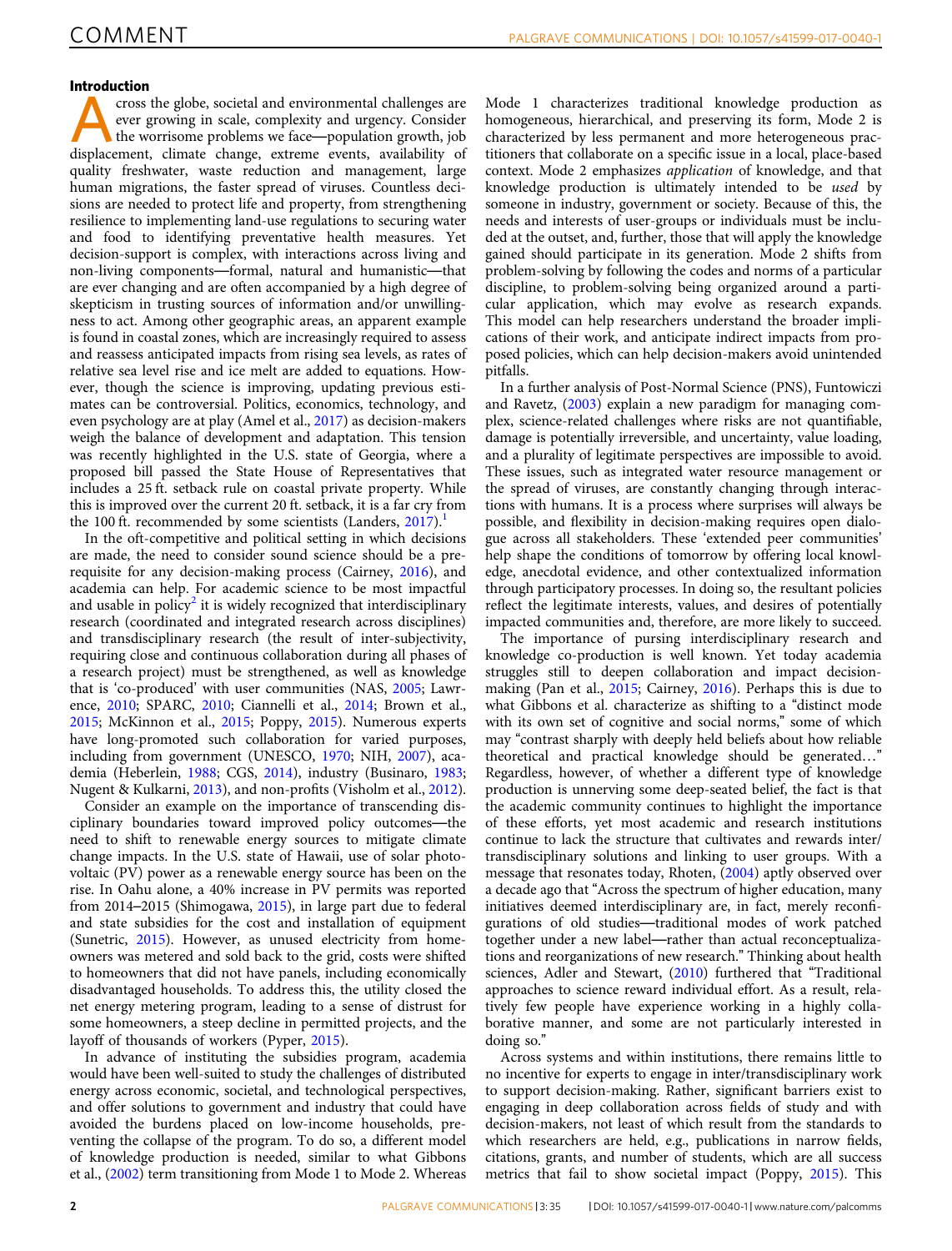continues to result in, as historian Page Smith described, research that "…does not result in any measurable benefit to anything or anybody. It does not push back those omnipresent 'frontiers of knowledge' so confidently evoked; it does not in the main result in greater health or happiness among the general populace or any particular segment of it. It is busywork on a vast, almost incomprehensible scale" (Smith, [1991\)](#page-8-0). Given our limited resources and the gravity of the challenges before us, with some real and near-term challenges to our very sustainability, we must better focus our efforts toward the betterment of populations, the public, the world. Conducting more impactful science also will help students acquire skillsets critical to the pursuit of careers outside of academia, which is increasingly necessary as the gap between PhD graduates and available tenure positions grows (Gould, [2015\)](#page-7-0).

#### Methodology

We are presented with serious issues in addressing complex societal issues, not least of which may be that because academia is not better structured to deliver on the promises of interdisciplinarity, funding streams for such work may be at risk. While one analysis found that interdiscplinarity is on the rise (Van Noorden, [2015\)](#page-8-0), another found that funders are failing to support collaborative research, perhaps because they do not prioritize its importance, use traditional review frameworks to assess proposals, or do not view proposed work as deeply collaborative (Shaman et al., [2013;](#page-8-0) Bromham et al., [2016\)](#page-7-0). Nevertheless, funding does exist and is clearly prioritized by some key programs.[3](#page-7-0) We must continue to make the case for increased support. While there will always be a need to maintain and grow deep expertise, academia must also enable conditions that recognize success by the degree to which we engage with each other and decision-makers toward solving societal challenges.

In 2016 a group of researchers set out to address these issues, responding to the question of, with the case for enhanced interdisplinarity and co-produced knowledge in linking to decisionmaking being clear, why is academia failing to make greater progress, and what specific steps can be taken to overcome persistent challenges? The researchers used a mixed-methods approach that relied on two data collection exercises. First, an integrative literature study identified, analyzed and synthesized the results from existing relevant studies by searching JSTOR, Google Scholar and a university database with the key search terms "interdisciplinary research academia," "science for decisionmaking academia," "knowledge co-production academia," and "applied research academia." In particular, studies from Nature were closely scrutinized because of the recent special series the journal ran on interdisciplinarity. Second, participatory workshops were held to encourage learning, sharing and co-generation of knowledge across experts, decision-makers, and educators/ academic administrators. Workshops allowed researchers to gather findings from a range of stakeholders while analyzing results from the literature review, identify new sources of information that were not identified in the review, and to test emerging recommendations with experts and educators. Similar approaches have been taken elsewhere, especially where studies need to bridge recommendations of knowledgeable experts with actions of practitioners, as they are shown to lead to more targeted identification and analysis of constraints and opportunities (Mor et al., [2012](#page-7-0); Van Turnhout et al., [2014;](#page-8-0) MacMillan et al., [2014\)](#page-7-0).

Through this iterative process, experts and practitioners examined persistent barriers and converged around a set of highpriority recommendations in three categories. The experts recognize that while much has been written on the issues

surrounding interdisciplinary research and evidence-based policy making, less has been offered on the specific steps academia can take to advance the next stage, i.e., to address cultural and structural changes. Thus, while these findings are not novel, they reinforce and take forward consistent messages from a large number of expert discussions, and offer discrete steps that are targeted to specific audiences. Care was taken to craft recommendations that are actionable by university system administrators, institutional leadership, individual researchers, and funders within 2–5 years.

#### Recommendations

Academia remains one of the few sectors in which the public's trust is consistently high (Funk et al., [2015;](#page-7-0) NAS, [2015\)](#page-7-0). Further, solutions from academic research can be options-oriented, enabling decision-makers to weigh values across different approaches. Academia, with its 'honest broker' approach (Pielke, [2007\)](#page-7-0), relative flexibility, and constant effort to test new concepts through observation, is well poised to assist society. Yet in order to play a more robust role, academic institutions must address persistent cultural and administrative barriers. Acting on the following recommendations would help academia evolve to meet this need, and would better demonstrate to funders that collaboration is necessary, possible, and rewarding.

Establish the role of research in linking to policy. Academia, both private and public, can and should play a more active role in linking natural science, socioeconomics, and other disciplines (e.g., engineering) to sensible policy. The need for this is particularly clear where concerted attempts are made to mislead decision-makers and the public with 'disinformation campaigns' (Oreskes and Conway, [2010;](#page-7-0) Michaels, [2008](#page-7-0); Zatzman et al., [2008;](#page-8-0) Bessi et al., [2015](#page-7-0); Thaler and Shiffman, [2015](#page-8-0)), which can lead to suboptimal, societally, or economically counterproductive—even dangerous—decisions. As we advance in the 21st Century, academic institutions should formally establish their role in informing policy by structuring for collaboration, and explicitly defining clear and timely pathways to distribute information and engage in knowledge building.

#### Recommendation 1: encourage shared definitions toward balanced solutions

At the university level, administrators should develop an explicit standard for developing solutions to societal challenges by pursuing a systems approach, i.e., accounting for physical, socioeconomic, and ecological aspects, as well as the institutions and processes that impact societal wellbeing directly or through interactions at different scales (Norris et al., [2008;](#page-7-0) Ostrom, [2009;](#page-7-0) KPMG, [2017](#page-7-0)). The standard should encourage institutions and researchers across disciplines to deepen collaboration and knowledge co-production in considering the feedbacks and linkages that occur within and across issues, and from there to advance solutions that address linkages and are able to meet multiple societal objectives (Waddell, [2014;](#page-8-0) Cairney, [2016](#page-7-0)). Promoting a research focus on complex issues such as water resources, food, environmental and public health, explaining uncertainty, risk, and resilience, etc. is one way to create opportunities for faculty, researchers, and students from different disciplines to work together in solving common problems. Standards should encourage institutional leadership and researchers to craft shared definitions across experts, especially by involving varied researchers in framing problems and scoping research questions (Rhoten, [2004](#page-7-0)). Deeper collaboration with decision-makers at the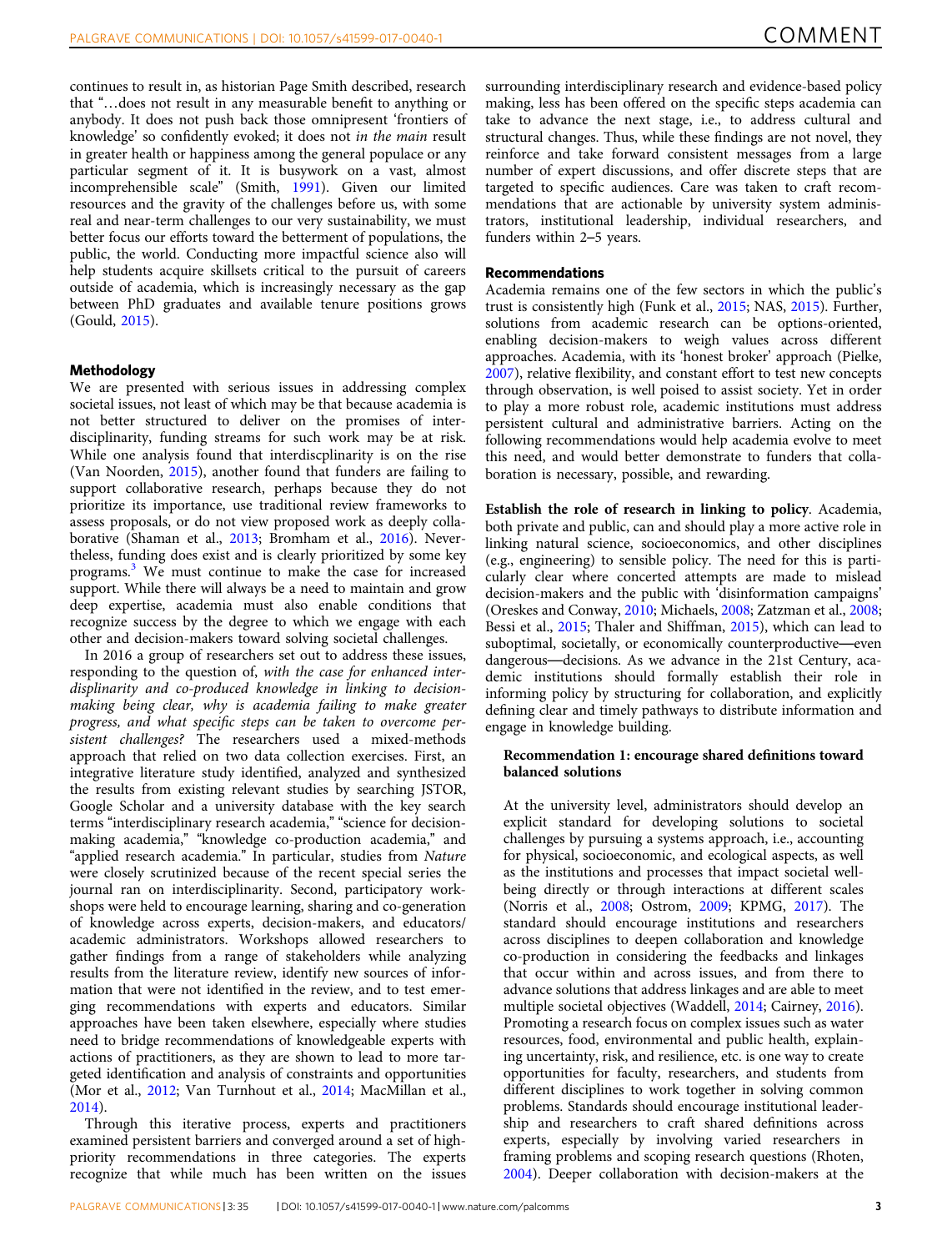outset also should be supported as useful in the early identification of interdependencies across an issue, as has been demonstrated, e.g., in Social Learning for the Integrated Management and Sustainable Use of Water at Catchment Scale (SLIM, [2004](#page-8-0)).

### Recommendation 2: provide internal guidance on research collaboration and linking to decision-making

Institutional leadership should include university standards in internal frameworks that offer more detailed guidance on engaging in complex issues, deepening collaboration with researchers in and outside of an institute as well as with decision-makers and stakeholders, informing policy, and communicating results to the public. Guidance will need to be tailored to individual institutes, but in general frameworks should establish principles that target the main barriers to enhancing collaboration and linking to policy, including those detailed herein, e.g., on recognizing and rewarding success; allowing for intermittent but focused terms on specific policy projects; and building trust, especially by including diverse views and expertise through face-to-face meetings (Rhoten, [2004;](#page-7-0) Funk et al., [2015](#page-7-0); Cairney, [2016\)](#page-7-0). Frameworks should further provide advice to address the potential mismatch across timing and funding of academic research and decision-making cycles in policy (Shaman et al., [2013\)](#page-8-0). Finally, frameworks should establish iterative processes to ensure system administrators are aware of applied research that may provoke external controversy.

## Recommendation 3: leverage partnerships for collaboration and problem solving

Mechanisms are needed to support deeper collaborative research and to develop a culture of timely problem solving (SPARC, [2010\)](#page-8-0). Internally, issue-focused task teams can be established across tenured and non-tenured staff, as well as students, to identify opportunities and barriers, or more formal research units can be created (NAS, [2005;](#page-7-0) Sá, [2008](#page-8-0)). Externally, institutional leadership or researchers can convene a broad range of experts to respond to an issue, or support the virtual alignment of partners in a coalition that has a common platform of communication, understands each other's capacities, proactively assesses when an issue is ripe for scientific input, and responds by communicating solutions to decision-makers in a timely manner. Such networks are developing both globally and regionally, e.g., the Climate Science Rapid Response Team, the Coalition for Epidemic Preparedness Innovations, and the Texas OneGulf Center of Excellence, among others. However, networks—convened or virtual—require significant investment, including professional staff to coordinate action. Public and private funding streams should increasingly support such collaborative, 'rapid response' research. Though some mechanisms exist, e.g., NSF's Rapid Response Research (RAPID) model, building stable funding support for these efforts will be key.

Incorporate and measure nontraditional standards of success at individual and institutional levels. Though individual universities, departments, and researchers can be starkly different, there are common issues around which a broader set of success criteria can be woven into new or existing internal frameworks. In promoting a new way of doing business, it will be key to affirm

and reaffirm buy-in from faculty, non-tenured researchers, and external experts.

#### Recommendation 4: offer incentives and improve reward structures

While being cautious to rebalance workloads, system administrators and institutional leadership should implement credit and recognition in award structures across tenured and non-tenured staff for a diversity of useful products and engagement activities, including guest lectures, publications in other disciplines or interdisciplinary journals, development of decision-making tools, inter/ transdisciplinary network development, mentoring toward policy involvement, recognition in policy-oriented media outlets, public policy initiatives, appointments on governing boards, Congressional testimonies, and for contributing to the development of laws and regulations. Rewards could include changes in salary, sabbaticals or mini-sabbaticals (especially in policy arenas), additional research assistants, seed funding for policy work or partnership engagement, and incentives in the renewal of contracts (Rhoten, [2004](#page-7-0); NAS, [2005](#page-7-0); Shaman et al., [2013,](#page-8-0) Townsend et al., [2015](#page-8-0)). Notably, the success metrics and reward structures of higher order accrediting societies, e.g., the American Association for Higher Education & Accreditation, similarly should be expanded to better recognize engagement and interdisciplinarity. In education, structural changes should better allow for policy work through, e.g., personalized graduate degrees scoping non-traditional career paths, or requiring individual development plans (Gould, [2017](#page-7-0)). For faculty, academic institutions might also consider interdepartmental hiring and tenure review as a practical way to remove some barriers to collaboration. Care should be taken to examine existing institutional regulations and ensure the currency of rewards in various service level components is defined as part of evaluation criteria (NAS,  $2005$ ; Sá,  $2008$ ).<sup>[4](#page-7-0)</sup> Where it cannot be defined, institutions should identify and communicate issues in rewarding success.

### Recommendation 5: institutionalize science to policy action

Within a system, the success of some institutions should include measures on securing policy linkages as a longerterm function, while still allowing separate disciplines to innovate and grow. One near-term strategy is to adopt a 'think tank' model to attract creative personnel and support them under contract to provide timely policy advice (Sutton, [2016](#page-8-0)). The London School of Economics, for instance, created LSE IDEAS to host interdisciplinary research and connect it to diplomacy and international strategy. There are such models worldwide, which can be looked to for insights on structure and operations. For example, though tenure has historically been awarded to protect freedom of thought and expression in academia, many of these programs engage post tenure and non-tenure scholars to deliver policy options more expeditiously. Within legal confines, academic and research institutions also could establish better links for students and faculty to participate in Congressional, Legislative Staff or Agency Fellowship programs, or programs that link academia and industry to help integrate science in decision-making (e.g., Pronk et al., [2015\)](#page-7-0). Likewise, there could be opportunities for current or former decision-makers to help researchers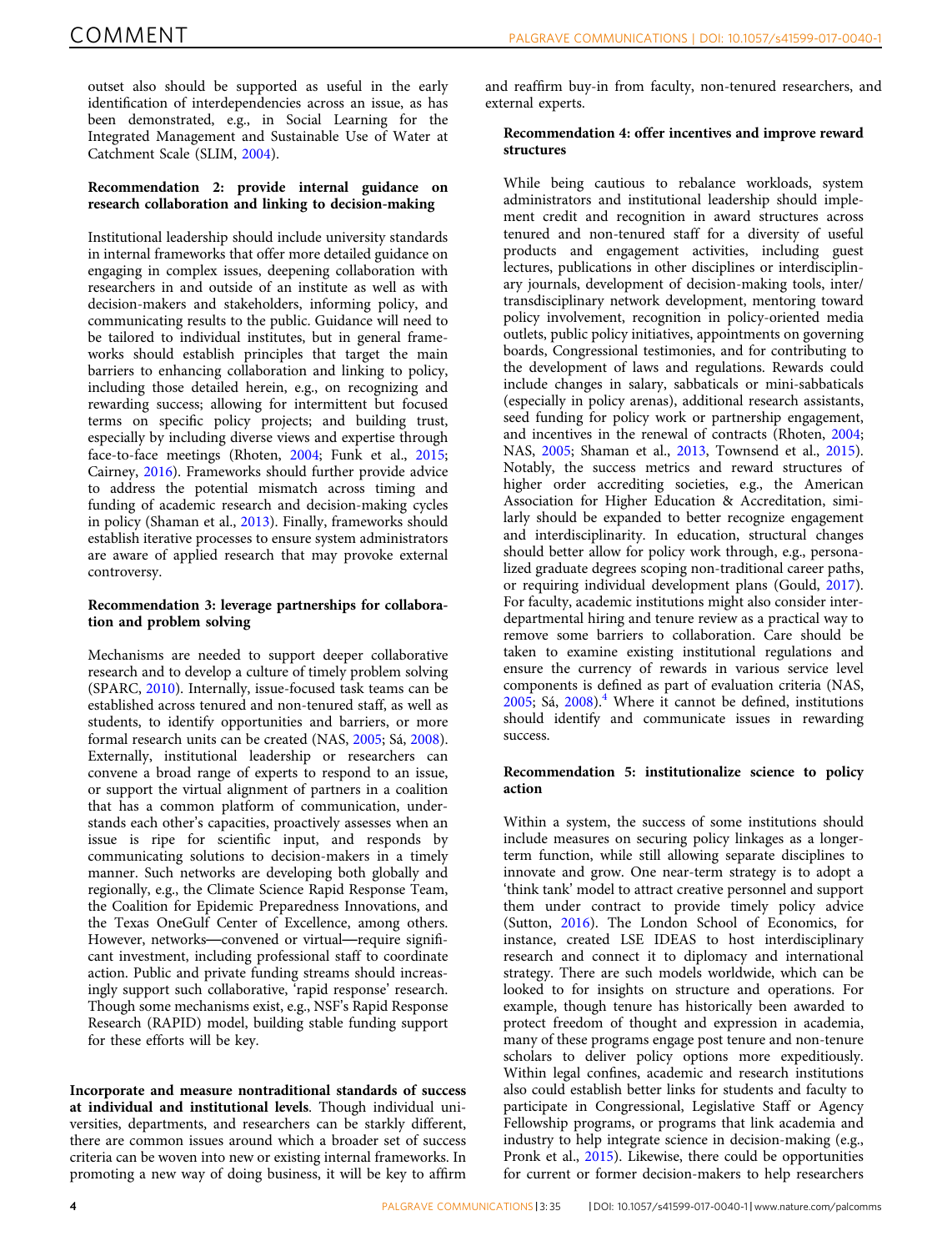with policy development, analysis and engagement, as is routinely practiced at the Baker Institute at Rice University, which has longstanding and successful programs linking science to nonpartisan public policy.<sup>[5](#page-7-0)</sup> If direct association across groups is restricted, more informal opportunities, such as inviting experts from other sectors to join dialogues as speakers, could facilitate joint solution building.

#### Draw the line between academia and activism while building

trust. As institutions establish their roles in linking to policy they also must consider that scientific credibility is easy to lose and difficult to regain. Academic and research institutions should maintain flexibility to be opportunistic in venturing into new areas of work, but extreme care also should be taken to maintain credibility, a diversity of thought, and a strict ethical code. The optimal strategy to achieve this balance is to cast any recommended 'solutions' as a set of options for tackling issues, which also is likely to be most helpful to decision-makers who need to balance multiple social, economic, and political demands (Colglazier, [2016\)](#page-7-0).

#### Recommendation 6: maintain neutrality and uphold scientific integrity

Institutional and individual credibility among peers and key stakeholders is essential (NAS, [2015\)](#page-7-0). Researchers should ensure that proposed solutions are based on the best available scientific evidence, not opinion or political expediency. While internally, institutions should create and maintain freedom to express new thoughts openly, externally, stated positions should be defined and explained, and personal opinion should always be distinguished from that of the institution (Funk et al., [2015](#page-7-0); NAS, [2015](#page-7-0)). Further, the treatment of data, observations, and models during analysis should withstand potential public scrutiny, and guidance should be available on collecting, handling, and storing data and information to withstand legal action. For example, following the Deepwater Horizon disaster in the U.S., universities mobilized quickly to assist in cleanup and collaborative assessment, but many did not understand the legal ramifications of their efforts, which eventually wrapped research institutes and their data into years of time-consuming, costly litigation. While maintaining the integrity of the scientific deliberative process, the transparency of, availability, and accessibility to data and information are critical to this end (Rossner et al., [2007\)](#page-8-0).

#### Recommendation 7: build trust through dialogue and knowledge co-production

Directly including decision-makers and stakeholders in crafting solutions can facilitate the institutional and local changes needed to address complex or controversial issues, especially through processes like social learning (SLIM, [2004](#page-8-0); Blackmore, [2007;](#page-7-0) Mott Lacroix and Megdal, [2016](#page-7-0)). Engaging user groups and stakeholders in the earliest stages possible is often necessary to build trust and buy-in that is essential to the usability of research findings and outputs (SPARC, [2010](#page-8-0); Kammen, [2013;](#page-7-0) NAS, [2015](#page-7-0); Beier et al., [2016](#page-7-0)). Institutional leadership and researchers should foster and maintain dialogue across stakeholder groups (government, private, and public), which also can help refine approaches to succinctly describe the impact and broader applicability of their work (Shaman et al., [2013\)](#page-8-0). Institutional leadership and researchers may further consider

engaging internal or external experts that specialize in iterative and adaptive communications, including industry non-governmental Throughout, administrators should consider building their brand as a trusted provider of science for decision-making. In doing so, however, they must weigh the deeply politicized status of some science, around which adopting a policy role carries some risk, e.g., on climate research in some regions of the U.S. where universities rely on state funding. The transparency of, availability, and accessibility to data and information again is especially crucial in this regard.

#### Recommendation 8: develop policy options that explain risk and uncertainty

Ultimately, we must recognize that science is only one factor in the decision-making equation. Issues of social equity, economics, politics, and more weigh heavily, with interrelations across issues often at play (SPARC, [2010\)](#page-8-0). For example, in disaster risk reduction, decision-makers may need to address multiple risks from a single hazard or even multiple hazards, as well as the interrelations across those risks with respect to communities, the economy, and the built and natural environment (Komendantova et al., [2014](#page-7-0)). Working in inter/transdisciplinary teams and with decision-makers and stakeholders, institutional leaders and researchers should offer a range of action-oriented policy options to facilitate decision-making across different priorities or competing demands. To be most useful, such options should clearly and effectively explain, to nonspecialists, likely risks and consequences of major actions, including winners and losers identified in terms that will resonate (short vs. long-term economic impact, jobs created or lost, public health impacts, vulnerability to disasters, etc.), and where impacts cannot be specified, uncertainty ranges with explanations of how decision-makers might act despite uncertainty (NAS, [2006](#page-7-0); Cairney, [2016\)](#page-7-0). Given escalating complexity of societal challenges, clearly communicating risk and uncertainty ranges will be especially critical to avoiding decision paralysis (e.g., Pidgeon and Fischhoff, [2011](#page-7-0)).

### Conclusion

In implementing these recommendations, each system and institution will need to weigh up the investment of time and energy in collaborative projects versus individual investigations. Where such collaboration is pursued toward creative and practical solutions for priority societal challenges, efforts toward these recommendations can build credibility, and can eventually incentivize science to policy action by providing good examples and best practices. Nevertheless, implementing these recommendations will take time. Immediate first steps institutions can take to foster collaboration and better link science to policy include:

- Promote the above ideas among associations of college and university presidents and deans, nationally and internationally, as well as across scientific groups and disciplines.
- Collaborate with professional societies across disciplines, nationally and internationally, in promoting these ideas, while linking major industry associations with university presidents, deans, faculty and researchers.
- Use MOUs or other collaborative agreements across departments and colleges that clearly define the role of researchers in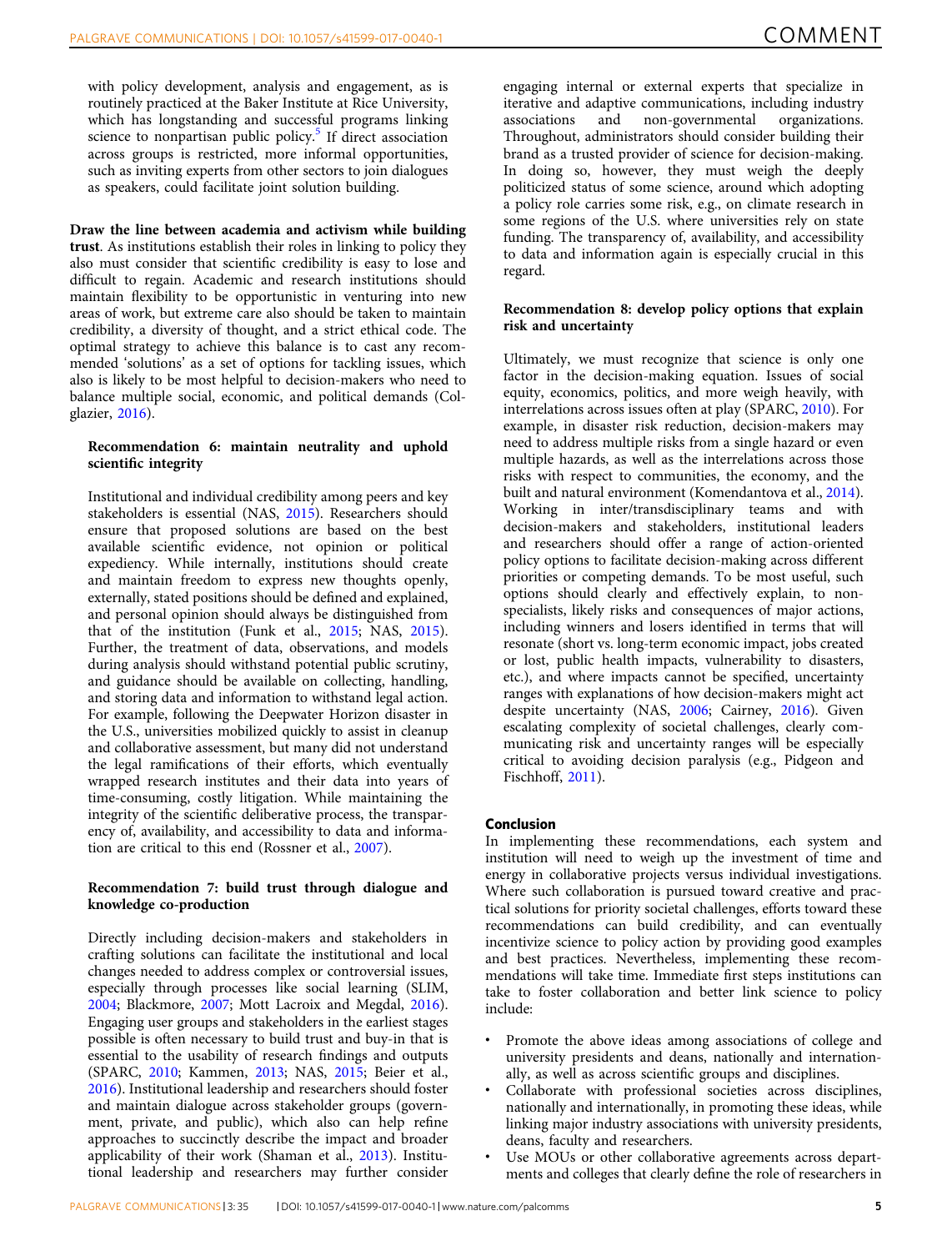inter/transdisciplinary studies.

- <span id="page-7-0"></span>• Work with government relations offices in developing ties with local, state and national government decision-makers.
- Educate researchers in communicating science to decisionmakers and the public, including through social networks and crowdsourcing exercises.

In the longer term, a deeper change in public culture is needed —one of a strengthened respect for science. We must infuse not only decision-makers but teachers, children, and parents with the knowledge and tools they need to craft a better society—one that finds in science a trusted method to understand problems and find solutions. Academia can better cultivate this respect, ensuring that science continues to help us navigate an increasingly complex world.

Received: 14 March 2017 Accepted: 6 November 2017 Published online: 21 November 2017

#### **Notes**

- 1 As of the time of this writing the Georgia Senate Natural Resources and the Environment Committee has refused to vote on the bill and instead has assigned it to a study committee for further analysis.
- 2 Legislative frameworks but also agency decisions at local, state/province, national and international levels, including judicial decisions, as well as industry frameworks.
- 3 See, e.g., NSF support: [https://www.nsf.gov/od/oia/additional\\_resources/](https://www.nsf.gov/od/oia/additional_resources/interdisciplinary_research/support.jsp) [interdisciplinary\\_research/support.jsp](https://www.nsf.gov/od/oia/additional_resources/interdisciplinary_research/support.jsp)
- 4 Outstanding researchers will remain whose work will not directly link to policy. Crafting different guidelines and reward structures for researchers who do not focus on policy can enhance their collaboration with those who do. In doing so, the ability to tap into the entire talent pool can be strengthened.
- 5 Care should be taken in devising such fellowships to avoid any real or perceived conflicts of interest.

#### **References**

- Adler N, Stewart J (2010) Using team science to address health disparities: MacArthur network as case example. Ann N Y Acad Sci 1186:252–260
- Amel E, Manning C, Scott B, Koger S (2017) Beyond the roots of human inaction: fostering collective effort toward ecosystem conservation. Science 356:275–279
- Beier P, Behar D, Hansen L, Helbrecht L, Behar D (2016) A how-to guide for coproduction of actionable science. Conserv Lett 10:288–296
- Bessi A, Coletto M, Davidescu GA, Scala A, Caldarelli G, Quattrociocchi GW (2015) Science vs. conspiracy: collective narratives in the age of misinformation. PLoS ONE 10(2):e0118093. [https://doi.org/10.1371/journal.](http://dx.doi.org/10.1371/journal.pone.0118093) [pone.0118093](http://dx.doi.org/10.1371/journal.pone.0118093)
- Blackmore C (2007) What kinds of knowledge, knowing and learning are required for addressing resource dilemmas?: a theoretical overview. Environ Sci Policy 10:512–525
- Bromham L, Dinnage R, Hua X (2016) Interdisciplinary research has consistently lower funding success. Nature 534:684–687
- Brown R, Deletic A, Wong T (2015) How to catalyse collaboration. Nature 525:315–317
- Businaro U (1983) The automotive industry needs research. Interdiscip Sci Rev 8:146–157
- Cairney P (2016) The politics of evidence-based policy making. Palgrave Macmillan, UK
- Ciannelli L, Hunsicker M, Beaudreau A, Bailey K, Crowder L, Finley C, Webb C, Reynolds J, Sagmiller K, Anderies J, Hawthorne D, Parrish J, Heppell S, Conway F, Chigbu P (2014) Transdisciplinary graduate education in marine resource science and management. ICES Journal Marine Science, Vol. 71:1047–1051
- Colglazier B (2016) Encourage governments to heed scientific advice. Nature 537:587
- Council of Graduate Schools (CGS) (2014) Principles for supporting interdisciplinarity in (post)graduate education and research. [online] Eighth Annual Global Summit on Graduate Education. [http://cgsnet.org/university](http://cgsnet.org/university-leaders-issue-statement-interdisciplinarity-graduate-education-and-research)[leaders-issue-statement-interdisciplinarity-graduate-education-and-research](http://cgsnet.org/university-leaders-issue-statement-interdisciplinarity-graduate-education-and-research) Accessed 13 July 2017
- Funtowiczi S, and Ravetz J (2003) Post-normal science. international society for ecological economics internet encyclopedia of ecological economics
- Funk C, Rainie L, Smith A, Olmstead K, Duggan M, Page D (2015) Public and scientists' views on science and policy. [online] Pew Research Center. [http://](http://www.pewinternet.org/files/2015/01/PI_ScienceandSociety_Report_012915.pdf) www.pewinternet.org/fi[les/2015/01/PI\\_ScienceandSociety\\_Report\\_012915.](http://www.pewinternet.org/files/2015/01/PI_ScienceandSociety_Report_012915.pdf) [pdf](http://www.pewinternet.org/files/2015/01/PI_ScienceandSociety_Report_012915.pdf) Accessed 20 Mar 2016
- Gibbons M, Limoges C, Nowotny Hm Schwartzman S, Scott P, Trow M (2002) "The New Production of Knowledge" The dynamics of science and research in contemporary societies. SAGE Publications (first published 1994), London
- Gould J (2015) How to build a better PhD. Nature 528:22–25
- Gould J (2017) A plan for action. Nature 548:489–490
- Heberlein T (1988) Improving interdisciplinary research: integrating the social and natural sciences. Soc Nat Resour 1:5–16
- Komendantova N, Mrzyglocki R, Mignan A, Khazai B, Wenzel F, Patt A, Fleming K (2014) Multi-hazard and multi-risk decision-support tools as a part of participatory risk governance: feedback from civil protection stakeholders. Int J Disaster Risk Reduct 8:50–67
- Kammen D (2013) Complexity and interdisciplinary approaches to environmental research. Environmental Research Letters, Vol. 8 010201, 3pp
- KPMG (2017) Ten Emerging Trends in 2017: Trends that will change the world of infrastructure. [online]. Foresight: A global infrastructure perspective. KPMG International Cooperative. [https://assets.kpmg.com/content/dam/kpmg/xx/](https://assets.kpmg.com/content/dam/kpmg/xx/pdf/2017/01/foresight-emerging-trends-2017.pdf) [pdf/2017/01/foresight-emerging-trends-2017.pdf](https://assets.kpmg.com/content/dam/kpmg/xx/pdf/2017/01/foresight-emerging-trends-2017.pdf)
- Landers M (2017) "Coastal scientists draw a line in the sand after new Shore Protection Act passes House." [online] Savannah Morning News, 14 March 2-17. http://savannahnow.com/news/2017-03-04/coastal-scientists-draw-2–17. [http://savannahnow.com/news/2017-03-04/coastal-scientists-draw](http://savannahnow.com/news/2017-03-04/coastal-scientists-draw-line-sand-after-new-shore-protection-act-passes-house)[line-sand-after-new-shore-protection-act-passes-house](http://savannahnow.com/news/2017-03-04/coastal-scientists-draw-line-sand-after-new-shore-protection-act-passes-house). Accessed 10 Mar 2017
- Lawrence R (2010) Deciphering interdisciplinary and transdisciplinary contributions. Transdiscipl J Eng Sci 1:125–130
- MacMillan R, Ellis-Paine A, Kara H, Dayson, C, Sanderson E, Wells P (2014) Building capabilities in the voluntary sector: What the evidence tells us. Third Sector Research Centre Research Report 125. University of Birmingham
- McKinnon M, Garside R, Masuda Y, Miller D (2015) Map the evidence. Nature 528:185–187
- Michaels D (2008) Doubt is their product: how industry's assault on science threatens your health. Oxford University, NY
- Mor Y, Warburton S, Winters N (2012) Participatory pattern workshops: a methodology for open learning design inquiry. Research in Learning Technology, 20
- Mott Lacroix K, Megdal S (2016) Explore, synthesize and repeat: unraveling complex water management issues through the stakeholder engagement wheel. Water 8
- National Academies of Science (2005) Facilitating interdisciplinary research. The National Academies Press, Washington, DC
- National Academies of Science (2006) Completing the forecast: characterizing and communicating uncertainty for better decisions using weather and climate forecasts. The National Academies Press, Washington, DC
- National Academies of Sciences, Engineering and Medicine (2015) Does the Public trust science? trust and confidence at the intersections of the life sciences and society. [online] NAS Workshop Summary. [http://www.nap.edu/read/21798/](http://www.nap.edu/read/21798/chapter/1) [chapter/1](http://www.nap.edu/read/21798/chapter/1) Accessed 20 Mar 2016
- National Institutes of Health (NIH) (2007) NIH launches interdisciplinary research consortia. [online] NIH Press Release. [https://www.nih.gov/news-events/](https://www.nih.gov/news-events/news-releases/nih-launches-interdisciplinary-research-consortia) [news-releases/nih-launches-interdisciplinary-research-consortia](https://www.nih.gov/news-events/news-releases/nih-launches-interdisciplinary-research-consortia) Accessed 13 July 2017
- Norris F, Stevens S, Pfefferbaum B, Wyche K, Pfefferbaum R (2008) Community resilience as a metaphor, theory, set of capacities, and strategy for disaster readiness. Am J Community Psychol 41:127–150
- Nugent K, Kulkarni A (2013) An interdisciplinary shift in demand for talent within the biotech industry. Nat Biotechnol 31:853–855
- Oreskes N, Conway E (2010) Merchants of doubt. Bloomsbury, NY
- Ostrom E (2009) A general framework for analyzing sustainability of socialecological systems. Science 325:419–422
- Pan L, Boucherie S, Hanafi S (2015) Interdisciplinary research: How do 9 nations compare? [online] Elsevier. [https://www.elsevier.com/connect/](https://www.elsevier.com/connect/interdisciplinary-research-how-do-9-nations-compare) [interdisciplinary-research-how-do-9-nations-compare](https://www.elsevier.com/connect/interdisciplinary-research-how-do-9-nations-compare) Accessed 13 July 2017.
- Pidgeon N, Fischhoff B (2011) The role of social and decision sciences in communicating uncertain climate risks. Nat Clim Change 1:35–41
- Pielke R (2007) The honest broker: making sense of science in policy and politics. Cambridge University, UK
- Poppy G (2015) Science must prepare for impact. Nature 526:7
- Pronk J, Yup Lee S, Lievense J, Pierce J, Palsson B, Uhlen M, Nielsen J (2015) How to set up collaborations between academia and industrial biotech companies. Nat Biotechnol 33:237–240
- Pyper J (2015) Hawaii Regulators Shut Down HECO's Net Metering Program. [online] Greentech Media. [https://www.greentechmedia.com/articles/read/](https://www.greentechmedia.com/articles/read/hawaii-regulators-shutdown-hecos-net-metering-program) [hawaii-regulators-shutdown-hecos-net-metering-program](https://www.greentechmedia.com/articles/read/hawaii-regulators-shutdown-hecos-net-metering-program) Accessed 13 July 2017
- Rhoten D (2004) Interdisciplinary research: trend or transition? SSRC's Item-Issues 5:6–11